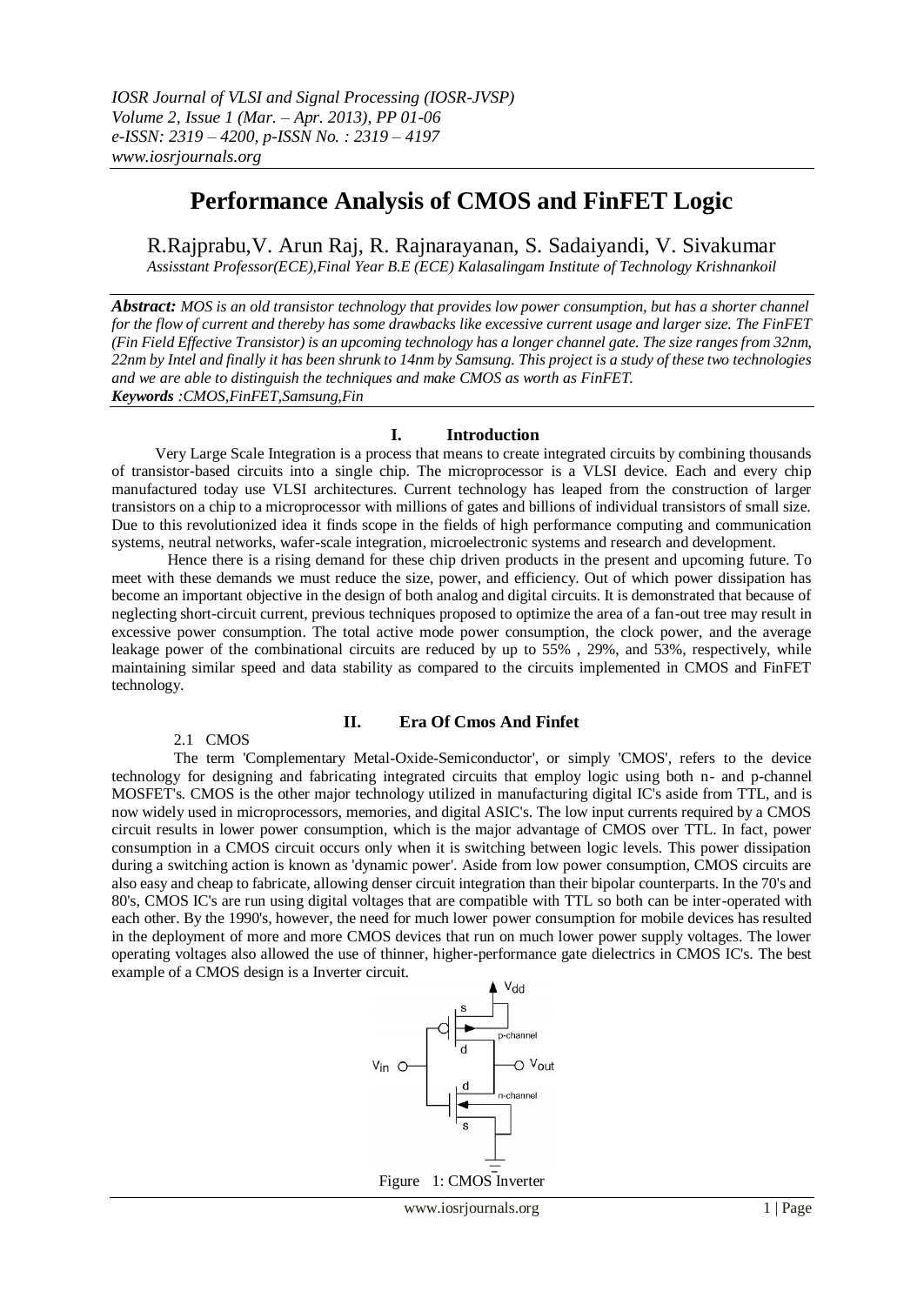

Figure 2: FinFET

#### **2.2 FinFET**

Double-gate transistor built on an SOI substrate, based on the earlier DELTA (single-gate) transistor design. The distinguishing characteristic of the FinFET is that the conducting channel is wrapped by a thin silicon "fin", which forms the body of the device. The thickness of the fin (measured in the direction from source to drain) determines the effective channel length of the device. The "Omega FinFET" design is named after the similarity between the Greek letter omega  $(\Omega)$  and the shape in which the gate wraps around the source/drain structure. FinFET can also have two electrically independent gates, which gives circuit designers more flexibility to design with efficient, low-power gates.

With these technologies in hand VLSI has taken a huge improvement in the field of production and distribution.

# **III. Small Transistors**

Small transistors started to emerge only after the production of CMOS of size 10  $\mu$ m. The reason

behind smaller transistors is the use of gate material. In early CMOS, Aluminum was used as the gate material. The metal disappeared for awhile and we had poly-silicon gate materials. Along the way Copper integration was achieved to help improve conductivity over Aluminum metal layers (integrating Copper into CMOS was non-trivial). This carried forward up to around 65 nm. At 45 nm when we returned to Metal gates with high-k gate stacks. Though there were other processing changes that were used along the way these are the biggest ones, and it is notable that there were not many larger changes made for 40 years. But due to certain disadvantages and some minor drawbacks is overcome by Intel's fully depleted 22 nm FIN-FETs ie non planar transistors. Thus the current transistor size in production is 22nm FinFET.

# **IV. Parameters For Analysis**

The main scope of our project is to bring in lots of parameters for analysis of these two technologies and when considered these parameters i.e. Gate Area, gate capacitance, channel length, delay, sub threshold leakage current, power dissipation play a major role.

#### **4.1 In case of CMOS**

#### **4.1.1 Power Dissipation in a CMOS Inverter**

For complementary CMOS circuits where no dc current flows, average dynamic power is given by

$$
P_{ave} = C_L V_{DD}^2 f
$$

where  $C_L$  represents the total load capacitance,  $V_{DD}$  is the power supply, and f is the frequency of the signal transition. Above formula applies to a simple CMOS inverter or to complex, combination CMOS logic. Applies only to dynamic (capacitive) power, dc power and/or short-circuit power must be computed separately.

#### **4.1.2 Delay Dependence on Input Rise/Fall Time**

For non-abrupt input signals, circuit delays show some dependency upon the input rise/fall time. Empirical relationship to include input rise/fall time on output fall/rise delay are given:

$$
t_{df} = [t_{df}^{2} (step input) + (t_{r}/2)^{2}]^{0.5}
$$
 (2)

$$
t_{dr} = [t_{dr}^{2}(step input) + (t_{f}/2)^{2}]^{0.5}
$$
\n(3)

For CMOS the affect of input rise(fall) time on the output fall(rise) time will be less severe than the impact on the

(1)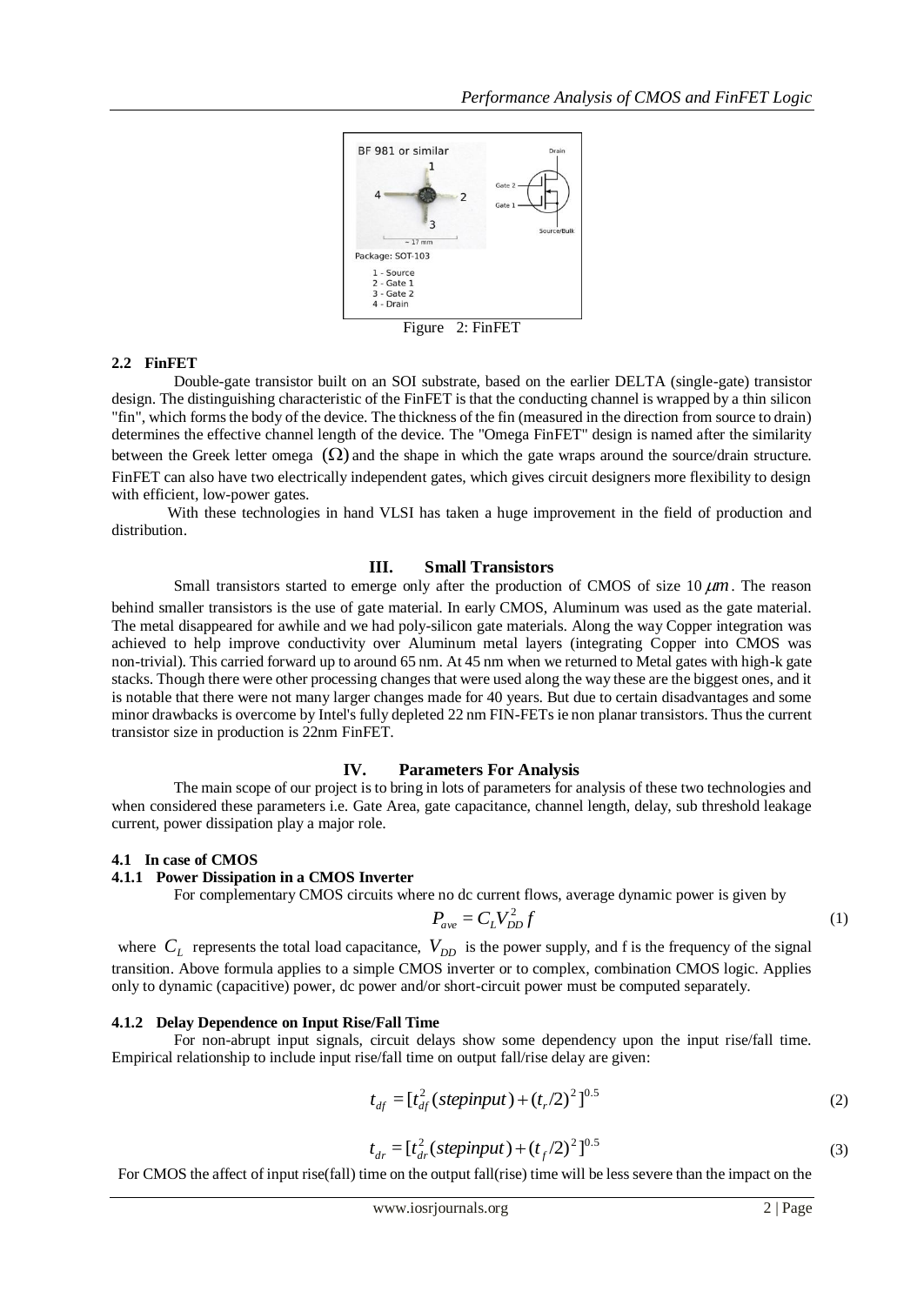falling(rising) delay.

# **4.1.3 Loading Capacitance on Gate Delay**

Delay equations are often written to factor the impact of the fan-out and load capacitance to the circuit

delay,

$$
t_d = t_{\text{dintrinsic}} + (k_1 \,^* C_L) + (k_2 \,^* FO) \tag{4}
$$

where CL is the load capacitance, FO is the fan-out, and tdintrinsic is the unloaded delay of the circuit.[1]

# **4.1.4 Gate Area**

This parameter is also a cause for power efficiency. Thus the various CMOS gate area are considered and plotted with respect to threshold voltage. The gate area of different CMOS is given by the below table

| Gate Area        | $\mu m^2$ |
|------------------|-----------|
| <b>DPLCMOS</b>   | 714.6     |
| invbCMOS         | 816.92    |
| <b>BSBiCMOS</b>  | 1277.9    |
| <b>MFSBiCMOS</b> | 1291.55   |
| <b>SRBBiCMOS</b> | 1568.93   |
| <b>DynBiCMOS</b> | 1587.14   |
| <b>BBCMOS</b>    | 1955.09   |
| <b>BFBiCMOS</b>  | 2140.07   |
| $\cdots$<br>---  |           |

Table 1: different gate areas

#### **4.1.5 Sub-threshold leakage current**

Every transistor has some specified threshold voltage for their ON condition.i.e, the voltage which is needed to make the transistor ON. But due to the movement of minority carriers in the sub threshold region there is some current flow leads to leakage current.

$$
I_{ds} = I_{dso} e^{(V_{gs} - V_t)/nV_T} (1 - e^{-V_{ds}/VT})
$$
\n(5)

This leakage current plays a major role in power dissipation and other power related factors.[3]

#### **4.1.6 Threshold voltage**

The body effect describes the changes in the threshold voltage by the change in VSB, the source-bulk voltage. Since the body influences the threshold voltage (when it is not tied to the source), it can be thought of as a second gate, and is sometimes referred to as the "back gate"; the body effect is sometimes called the "back-gate effect".

$$
V_{TN} = V_{TO} + \gamma \left( \sqrt{(|V_{SB} + 2\phi_F|)} - \sqrt{(|2\phi_F|)} \right)
$$
 (6)

where  $V_{TN}$  is the threshold voltage when substrate bias is present,  $V_{SB}$  is the source-to-body substrate bias,  $\Phi_F$  is the surface potential, and  $V_{TO}$  is threshold voltage for zero substrate bias, is the body effect parameter

#### **4.2 In case of FinFET**

#### **4.2.1 Sub threshold Leakage Current**

When the transistor is turned on (Vgs  $\succ$  Vth) a channel is created which allows a relatively high current to ow between the drain and source. The current from drain to source is modeled as in the below equation

$$
I_{ds} = (\mu_n \text{CoxWeff})/L_{\text{eff}}((V_{gs} - V_{th})V_{ds} - V_{ds}^2/2)
$$
\n(7)

with  $\mu_n$  the charge-carrier effective mobility,  $W_{\text{eff}}$  the effective channel width and  $L_{\text{eff}}$  the effective channel length. In First order approximation the effective channel width  $W_{\text{eff}}$  equals the channel width.[4]

#### **4.2.2 Power dissipation**

Power dissipation is a combination of static and dynamic power.But in maximum cases it relies on dynamic power.Hence it is given by,

$$
P_{total} = \alpha_{ni} I_{sc} V_{DD} f t_{sc} + \alpha V_{DD}^2 f C_{out}
$$
\n(8)

Even though it depends on dynamic power, if static power is reduced then there is low power dissipation.[5]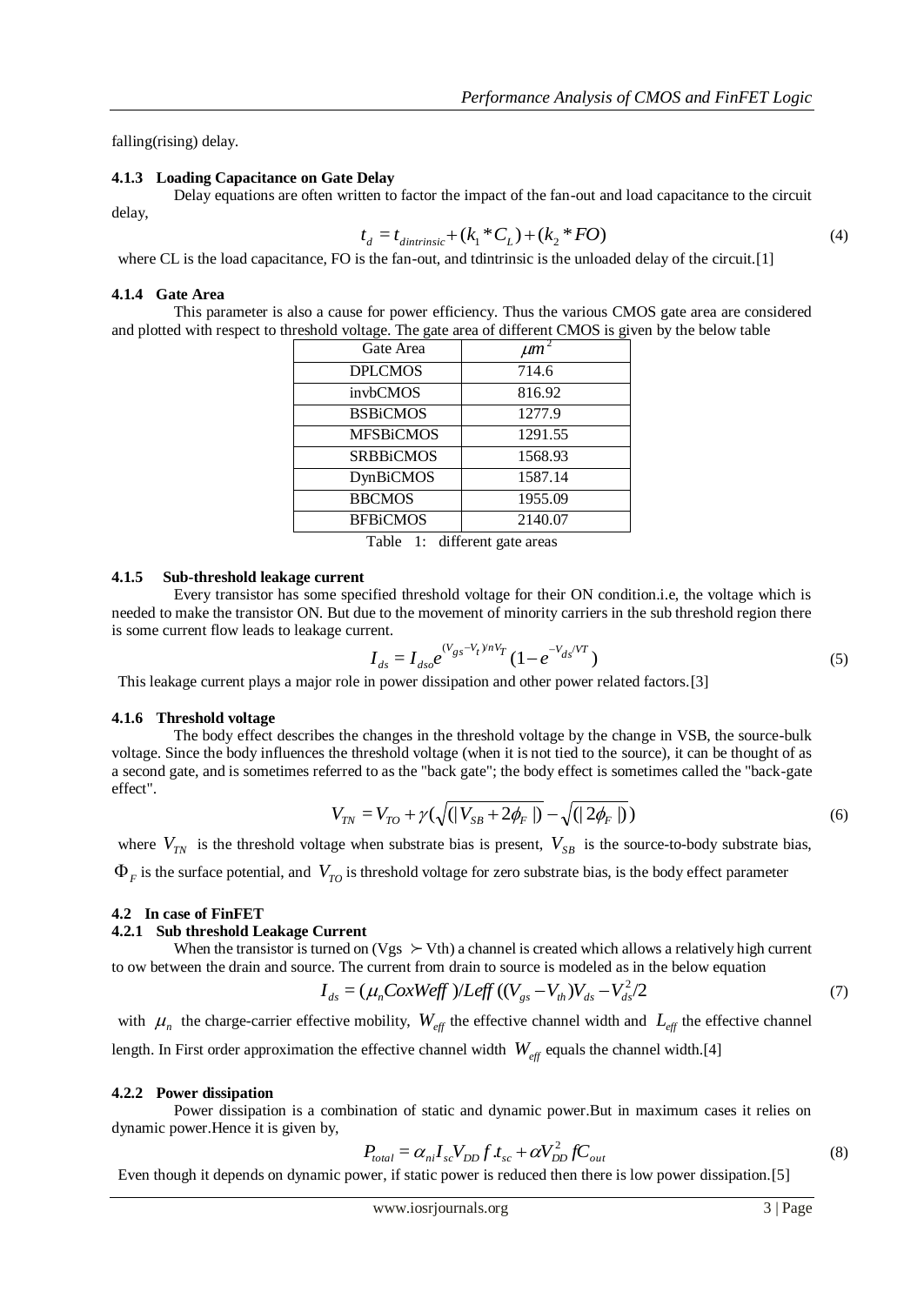# **4.2.3 Gate capacitance**

$$
C_g = C_{ox} WL \tag{9}
$$

So, gate capacitance limits the maximum speed at which the device can be operated. Decrease the capacitance, and you can clock the device faster.

#### **4.2.4 Gate delay**

$$
T_g = C_g V/I_{on} \tag{10}
$$

Similar to gate capacitance,gate delay is caused when there is some time deviation before of after the change of gate state.

#### **4.2.5 Threshold voltage**

Combining the gate work function difference between the gate and the silicon fin, the increase in potential and the increase in band gap results in the following threshold voltage formula

$$
V_{th} = V_{FB} + 2\Phi_B + \delta_w + qN_b X_{dep}/C_{ox}(1 - X_h/L)
$$
 (11)

where,  $V_{FB}$  is work function difference,  $\Phi_B$  is surface potential at threshold voltage  $\delta_w$  is a fitting parameter introduced to take into account the  $V_{th}$  changes.[4][2]

#### **4.2.6 Self heating**

Even though FinFET has great advantages it has been affected by self heating which normally measured in terms of rms current value ,

$$
I_{rms} = \sqrt{((\int (I(t)^2))/T)}
$$
\n(12)

# **V. Simulation Results**

The simulated outputs are got from MATLAB with theoretical values of the equations mentioned above. The results obtained are only the first module of our project.The second part of our module is being in progress.



Figure 3: the gate capacitance linearly increases with the gate channel length. So the charging and discharging period for the capacitor formed between the gate and substrate will be increased. This may lead to some sort of delay.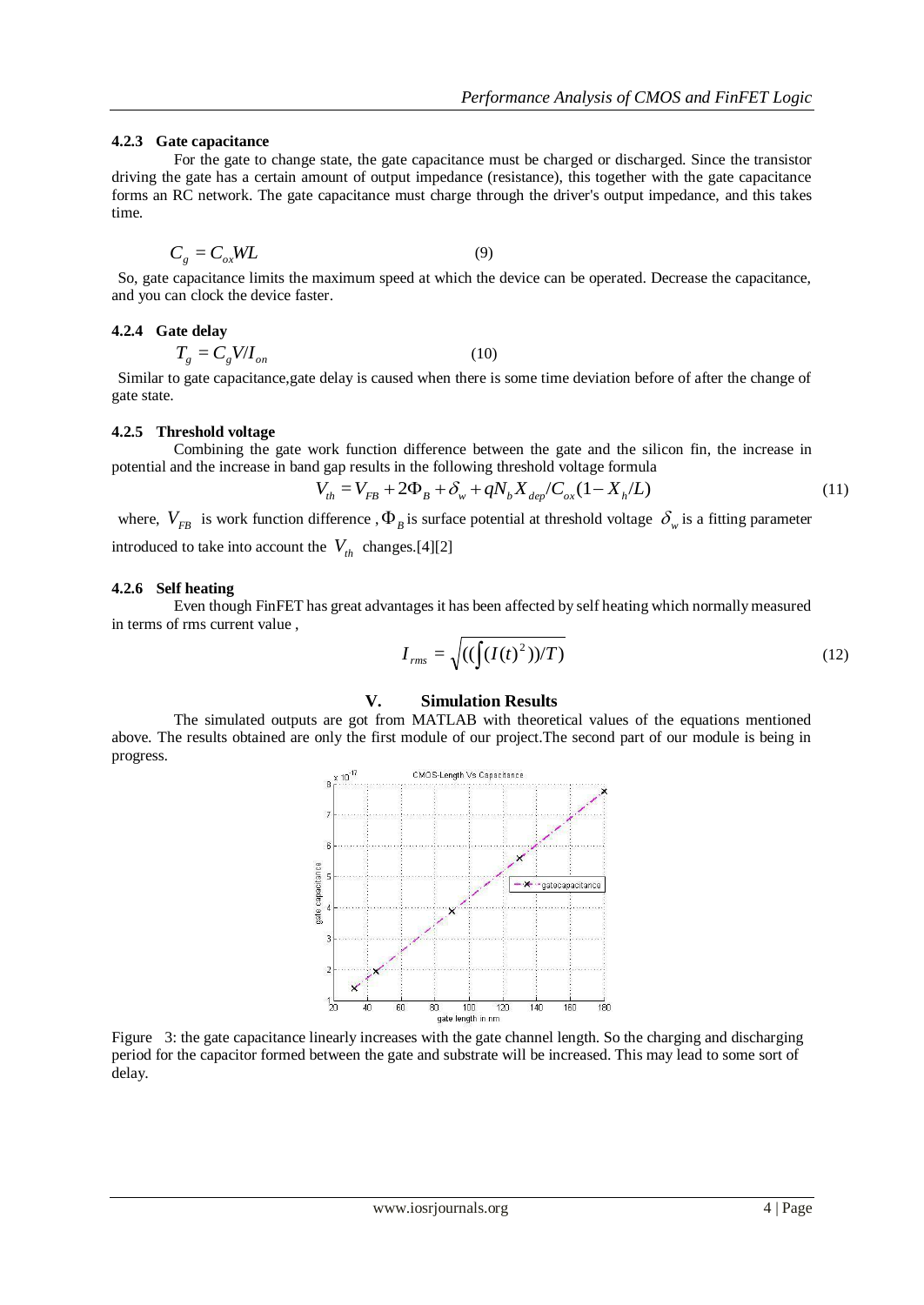

Figure 4: In ON condition, Ids gets increased with the increase with channel length.



Figure 5: the leakage current in subthreshold region of transistor gets increased with the channel length decreases. This will lead to some sort of power leakage due to the minority carrier movements in that region.



Figure 6: As threshold voltage varies with the gate length the supply voltage also gets varied. From the above results we can infer that the dynamic power dissipation gets increased with the supply voltage increases.

# **VI. Benefits Of Finfet Than Of Cmos**

- Significant reduction in power consumption ( 50 % over 32nm)
	- Faster switching speed
	- Effective speed/power trade-off is possible with multi- $V_t$
	- Availability of strain engineering